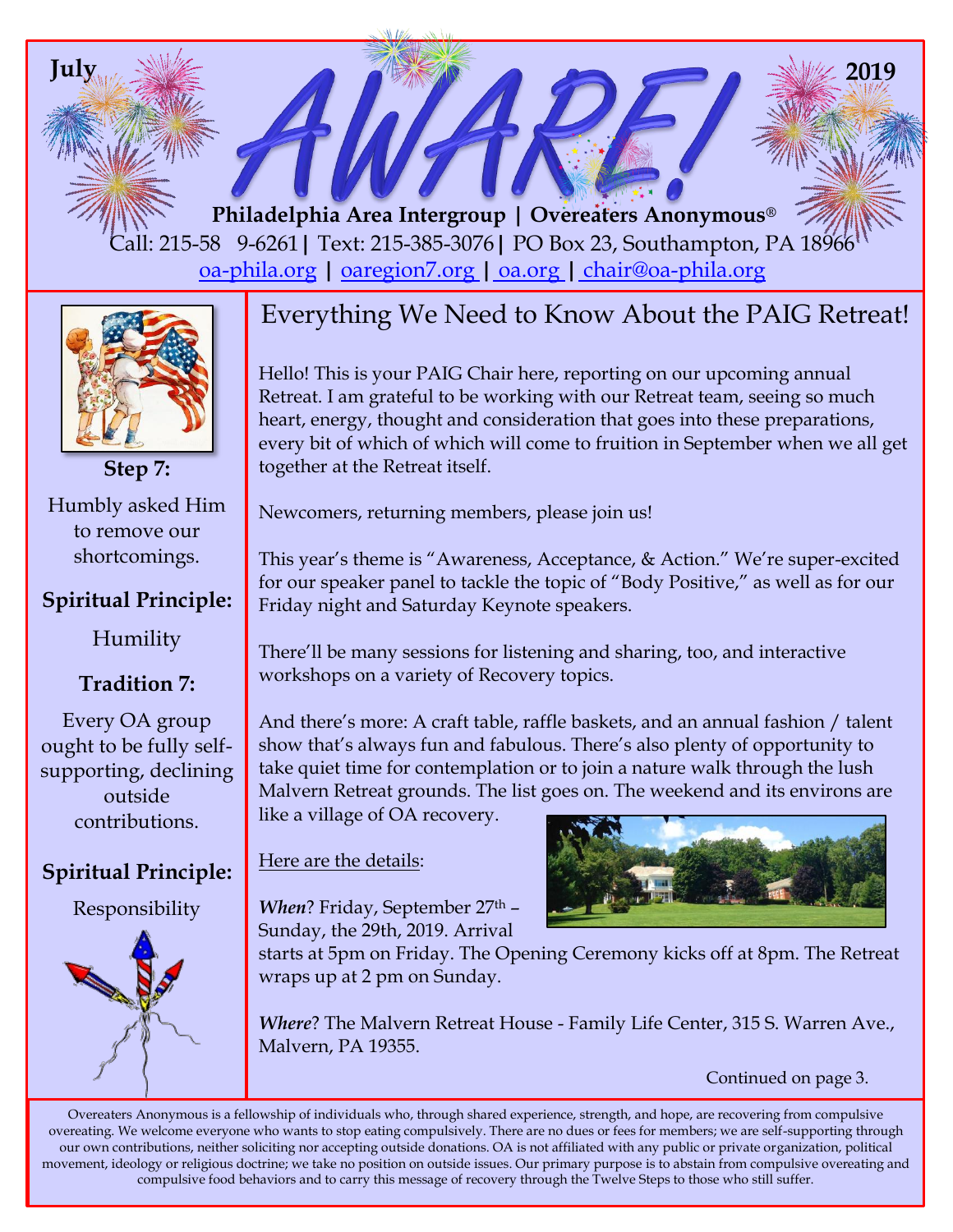







Where: Grove United Methodist Church, 490 Boot Road, West Chester PA 19380

When: Saturday, July 20th 10 a.m. to 3 p.m. Registration at 9:30. What: Workshops, lunch break (bring your own food), fellowship, and

chances to share experience. Cost: Suggested donation of \$5 to whatever you want to donate... don't

stay away if you can't pay! Questions: Contact Jason Kelley at 484-213-8490 or

kelley766@gmail.com

Co-sponsored by OA Brandywine Intergroup and Vision For You Big Book Group (Sunday, 6:30 p.m., Grove United Methodist Church)



*Clergy.*

Intended for doctors, therapists, nutritionists, teachers, the clergy and others, it's available for members to share. Consider taking one to your next doctor appointment or your house of worship! The more folks who know about OA, the more who'll benefit.





For more WSO news, including new documents, an opportunity to design OA's newest book cover and more, go to: [https://mail.google.com/mail/u/1/?tab](https://mail.google.com/mail/u/1/?tab=wm&ogbl#inbox/FMfcgxwChJfNTqVXDgLhNLZNQjwsFjnD) [=wm&ogbl#inbox/FMfcgxwChJfNTqVX](https://mail.google.com/mail/u/1/?tab=wm&ogbl#inbox/FMfcgxwChJfNTqVXDgLhNLZNQjwsFjnD) [DgLhNLZNQjwsFjnD](https://mail.google.com/mail/u/1/?tab=wm&ogbl#inbox/FMfcgxwChJfNTqVXDgLhNLZNQjwsFjnD) .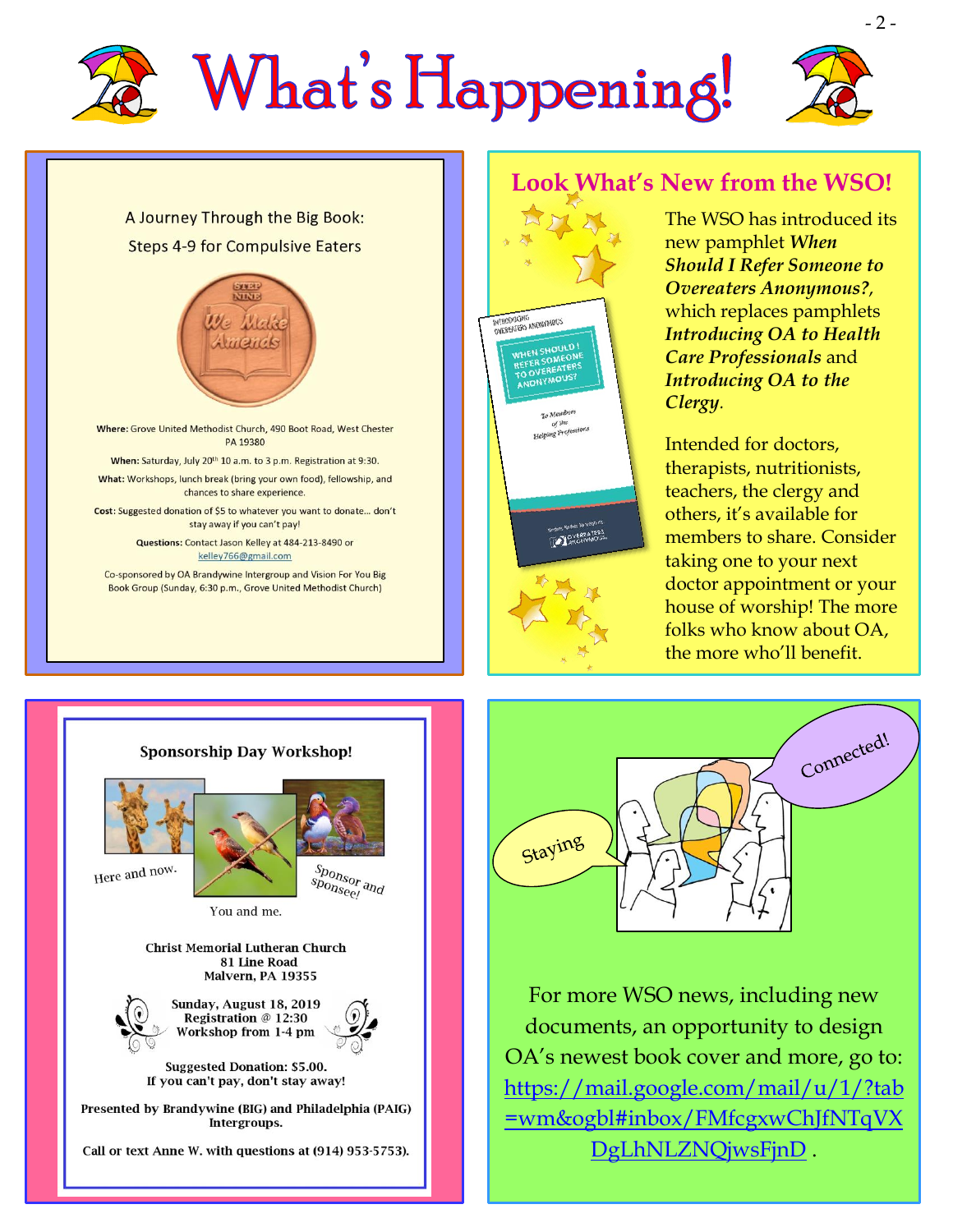#### **Hoping to connect to another OAer?**   $\mathbf{\hat{F}}$  = a potential phone sponsor,  $\odot$  = a willing ear, and  $\Box$  = an email contact!

| <b>Name</b> | <b>Service</b>                 | <b>Phone</b> | Email                     | When?                   |
|-------------|--------------------------------|--------------|---------------------------|-------------------------|
| Judy R.     | $\mathbf{E} + \odot$           | 215-603-1854 | n/a                       | 11am - 8 pm, Tu. - Sun. |
| Kate V.     | $\mathbf{E} + \odot + \square$ | 215-350-4443 | kvalesky73@comcast.net    | Whenever                |
| Linda J.    | $\mathbf{F}$                   | 215-663-9644 | n/a                       | $6pm - 9pm$             |
| Rick M.     | $\mathbf{r}$                   | 215-785-5630 | Rickam1@Verizon.net       | 11am to 10pm            |
| Celeste S.  | 昌                              | n/a          | celeste.schor@gmail.com   | Whenever                |
| Sue         | 鳳                              | n/a          | Sac123058@comcast.net     | Whenever                |
| Jeff S.     | 雷口                             | 609-610-6193 | stoolmanjackson@yahoo.com | $10am - 9pm$            |

*Retreat*, continued from page 1.

*Accommodations*? Rooms are double-occupancy only. You can designate your roommate, or one can be assigned. Each room has temperature controls and a private bathroom.

*Meals*? Saturday: Breakfast, Lunch & Dinner. Sunday: Breakfast and Lunch. The Retreat team works with the Malvern Retreat Center to provide a menu that supports our abstinence. A refrigerator is available in a shared break room.

*Price*? \$220 per person, due in full by 9/13/2019. The minimum deposit is \$50. Cancellation policy: \$25 fee before 9/1/2019. No refunds after 9/1/2019.

*Scholarships*? Yes! Thanks to the generosity of our Fellows, we are offering eight scholarships this year. The deadline for applications is 8/15/2019. Funds are limited and will be chosen at random and with anonymity ensured.

*How do I register*? By snail mail only. Get a registration form at your meeting or download one at [oa-phila.org.](oa-phila.org) Details are on the form.

*Can I come for just one day's activities*? Regretfully, no; day-trippers are not allowed at our host facility.

*Can I help*? Yes, please! Contact Trish or Stephen!

*Why should I come*? Hope, inspiration and recovery! And because we need you. Together, we get better.



*More questions*? Trish M., at [trixie28@comcast.net](mailto:trixie28@comcast.net) or (215) 370-7640. Stephen L., at [sliu202@yahoo.com](sliu202@yahoo.com%20)

At your service,

or (215) 232-1216.

Stephen L.